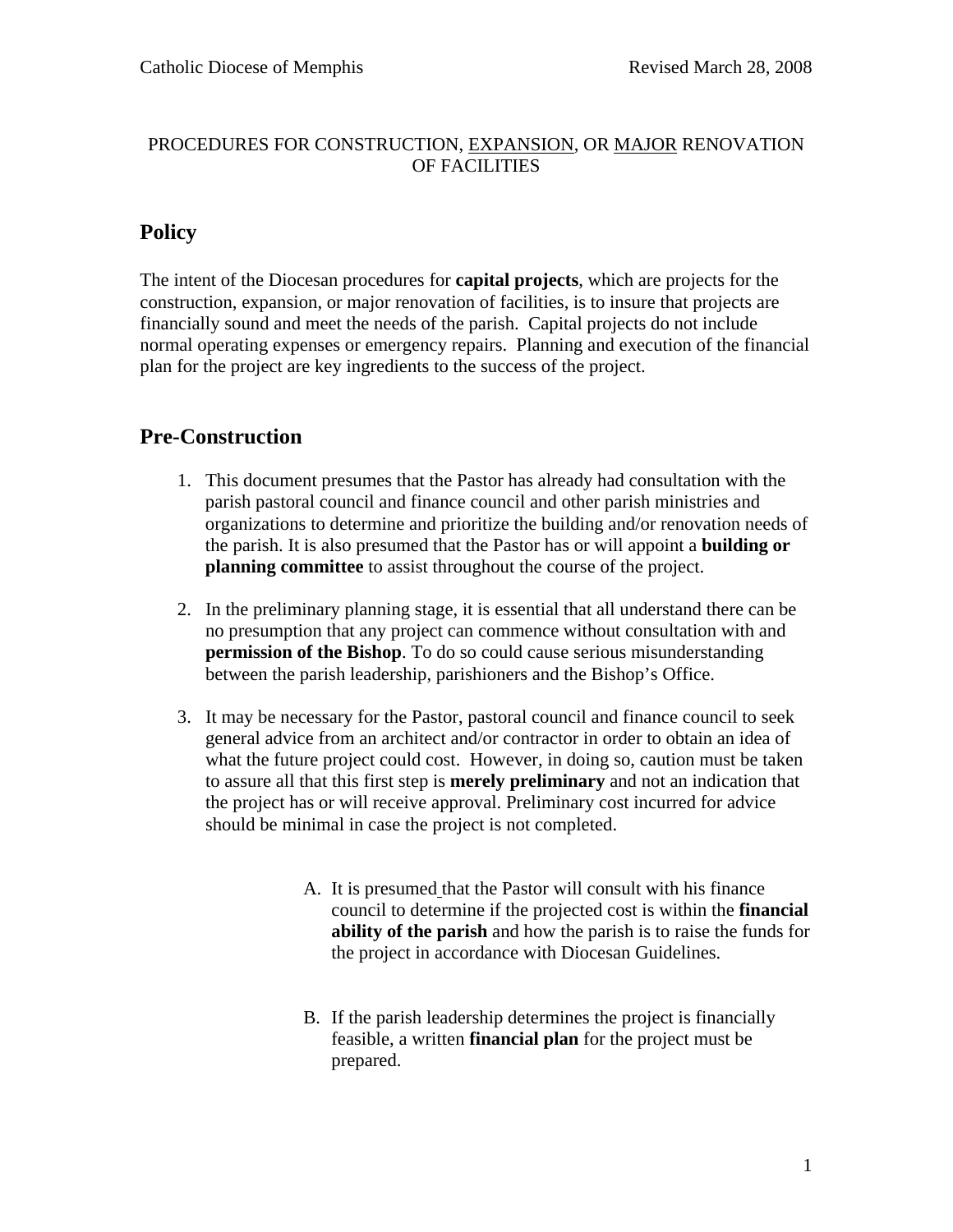- 1. Description of the project
- 2. Preliminary estimated cost of the project
- 3. Sources of all funds necessary for the completion of the project
- 4. Projected operating cost for the project once completed
- 5. A detailed plan for repayment of amount borrowed and payment of additional operating costs.
- 6. A list and description of pledges and an evaluation of the collectibility of pledges obtained.

The parish should decide if they wish to **work with a contractor** from the inception of the project or wait for bid submission after project is approved by the Bishop. The Pastor should consider that the design-build practice of using a contractor from the beginning of a project is sometimes preferred by the architect. **If the parish decides to use designbuild, they should interview three or four contractors to see what they will charge for their services and to determine which one the Pastor, Committee, and architect feel most comfortable working with.**

See **Checklist** in addenda for forms and information needed for proposed project.

If financing is required to complete the project, the debt service detailed in the written financial plan should be on terms no **longer** than a 15 year amortization of principal and interest with a 10 year balloon and at the prevailing rate of interest. The written financial plan should include a 3-year historical **cash flow statement** and a **cash flow projection** for the next five years. The cash flow statement and projections should be based on reconciled bank accounts, current financial statements, and **include all operating costs of the new facility.**

C. If needed, pastors are encouraged to seek the assistance of the diocesan Chief Financial Officer (CFO) in the development and preparation of the written financial plan for the project. At a minimum, the Pastor should send the written financial plan to the **CFO for review**. The CFO's review should focus on whether the financial plan for the project meets Diocesan Guidelines, whether the financial plan is based on current financial statements and current bank reconciliations, and whether the proposed project will have any adverse effects on the economic viability of the parish.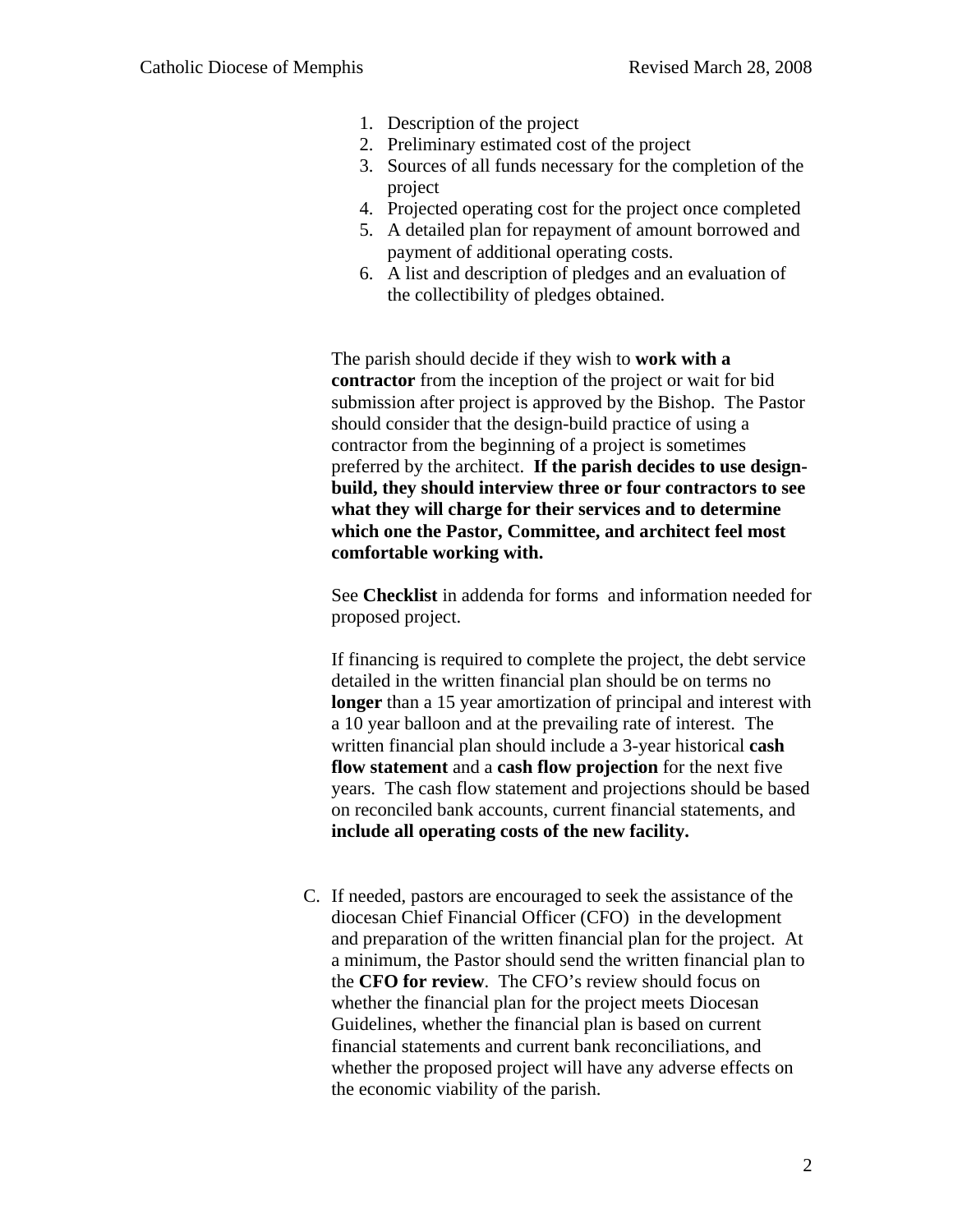# **Preliminary Approval by the Bishop**

4. Once the above analysis has taken place, the Pastor is then to write the Bishop informing him of the overall plans, clearly stating the reasons the project is necessary and requesting **permission to proceed** with the project. The Pastor must submit the written financial plan for the project and request permission to undertake a **capital campaign**, if required, to raise the needed cash and pledges for the project.

If the Bishop agrees that the preliminary analysis and estimated costs are reasonable, he will send a letter to the pastor describing his approval and outlining the subsequent steps in the process.

# **Projects Not Requiring Diocesan Financing**

- Projects costing **less than \$25,000** may be handled by the Pastor. The Facilities/Risk Management office should be notified.
- Projects costing **more than \$25,000 but less than \$100,000** must receive the permission of the Bishop, who consults with the Diocesan CFO and the Facilities Risk Management Director.
- Projects costing **\$100,000.00 or more** (prior to receiving the Bishop's permission), require the review of the Banking, Credit and Facilities Committee and the Diocesan Building and Property Commission.

# **Projects Requiring Diocesan Financing**

- Projects costing **between \$25,000 and \$100,000** must receive approval of the Bishop who will consult with Diocesan CFO and the Facilities/Risk Management Director.
- Projects costing **more than \$100,000** have the following additional requirements.

# **Approval for Financing**

.

5. After the Bishop grants **preliminary approval** of the project, the Pastor may proceed with any planned capital campaign to raise the needed cash and pledges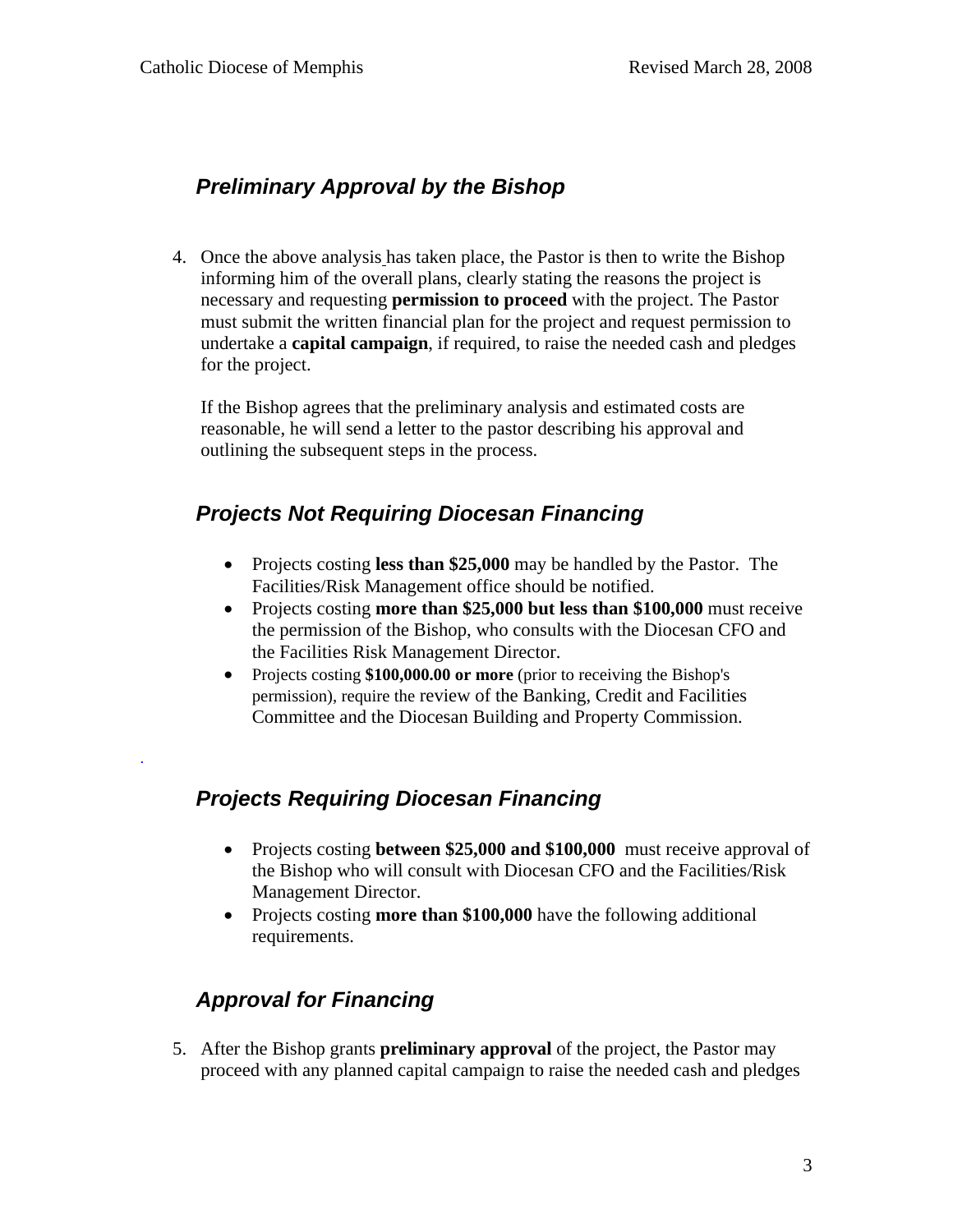for the project. The diocesan guidelines for projects costing more than \$100,000 and requiring financing are as follows:

- The parish must be **current in all obligations** to the diocese, i.e. Cathedraticum, high school assessment, or loans.
- 50% of the project cost must be in cash and on deposit at the diocese
- 25% of the project cost must be in collectible short-term (3-year) pledges
- 25% of the project cost may be borrowed through the diocese. Borrowing from a third party must be approved by the Bishop.

**Pledges** are a commitment to pay towards the project and are subject to confirmation during the financial audit.

**Any exceptions** to these guidelines must be supported by compelling reasons as determined by the Bishop in consultation with the **Banking, Credit, Facilities Committee**, a committee of the Diocesan Finance Council.

Once the Pastor determines that the project will meet the Diocesan Guidelines, the architect plans should proceed to the **design and development stage**. The written financial plan for the project should be updated to reflect the then current estimated cost of the project and the results of any capital campaign conducted by the parish. The updated written financial plan shall be submitted to the diocesan **Building and Property Commission** and the diocesan **Banking, Credit, Facilities Committee.** The Pastor with his advisors and the architect shall meet with the **Banking, Credit, Facilities Committee** and the Building and Property Commission and to discuss the project and the written financial plan.

6 As soon as practical after meeting with the Pastor and his advisors, the **Banking, Credit, Facilities Committee** will make its **recommendation to the Bishop** and, if approved, the project is ready for the architect to prepare final plans and specifications.

### **Construction Procedures**

Note: Procedures # 1,2,3, and 4 do not apply if a **pre-selected contractor** is used during the design and development phase.

1. Final plans, specifications, and bid documents are given to the Facilities/Risk Management Director. If everything is in order, **the bid process** begins.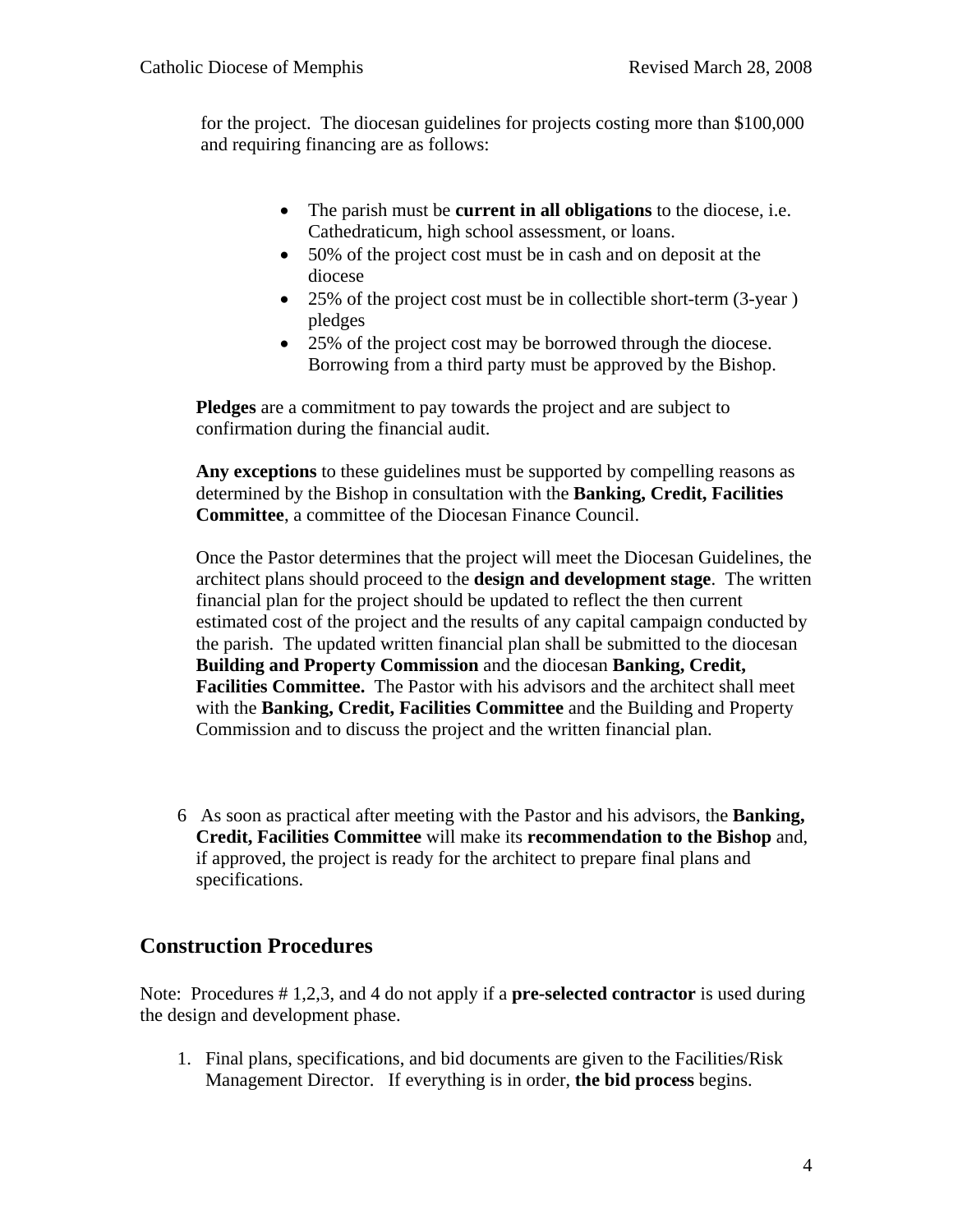- 2 The bid package (plans, specifications, and contract documents) are sent to appropriate contractors and a specific date and time are set.
- 3 At the appointed time and place bids are opened.
- 4. Immediately after bids are opened, a meeting is held with the pastor and parish building committee to determine which contractor to use. If the selected **contractor's bid exceeds** the estimated project costs detailed in the written financial plan, the Pastor must inform the CFO and obtain the approval of the Bishop before a contract is negotiated. The Bishop shall seek the advice and recommendation of the **Banking, Credit, Facilities Committee** before approving a contract which is in **excess of 110% of the estimated project cost** detailed in the written financial plan for the project.
- 5. The selected contractor must present a **contract** to the Pastor to be reviewed by the Facilities/Risk Management Director. The selected contractor must present a **surety bond** to insure job completion. **Frequently the bond requirement is waived if the contract provides for a retained amount and if the Banking, Credit, and Facilities Committee agrees**. If the architect approves the bond and the Facilities/Risk Management Director and diocesan attorney approve the contract, the contract is signed.
- 6. A **notice to proceed** is issued to the contractor by the architect.
- 7. During construction the architect will **inspect the job** to insure compliance with plans and specifications. The architect also reviews and approves **draw requests** made by the contractor. Also a representative from the Catholic Center must be present at the draw-request inspection.
- 8. The architect **with the approval of the Pastor** may approve **change orders**, but change orders aggregating more than \$25,000 must be approved by the Bishop, or his representative.
- 9. When construction is at the appropriate stage, the architect will issue a **certificate of substantial completion and the building is ready for occupancy**. Then the architect makes a list of items requiring completion or correction is given the contractor. At this point the pastor needs to secure property insurance for the project.
- 10. A **final inspection** is conducted by the architect and if the job is complete except for some minor punch-list items, final payment and the 10% retainage is released to the contractor.
- 11. If the parish supervises construction, the parish will select the architect and a member of the parish building committee will be the contact person for the architect. The other described procedures remain the same.